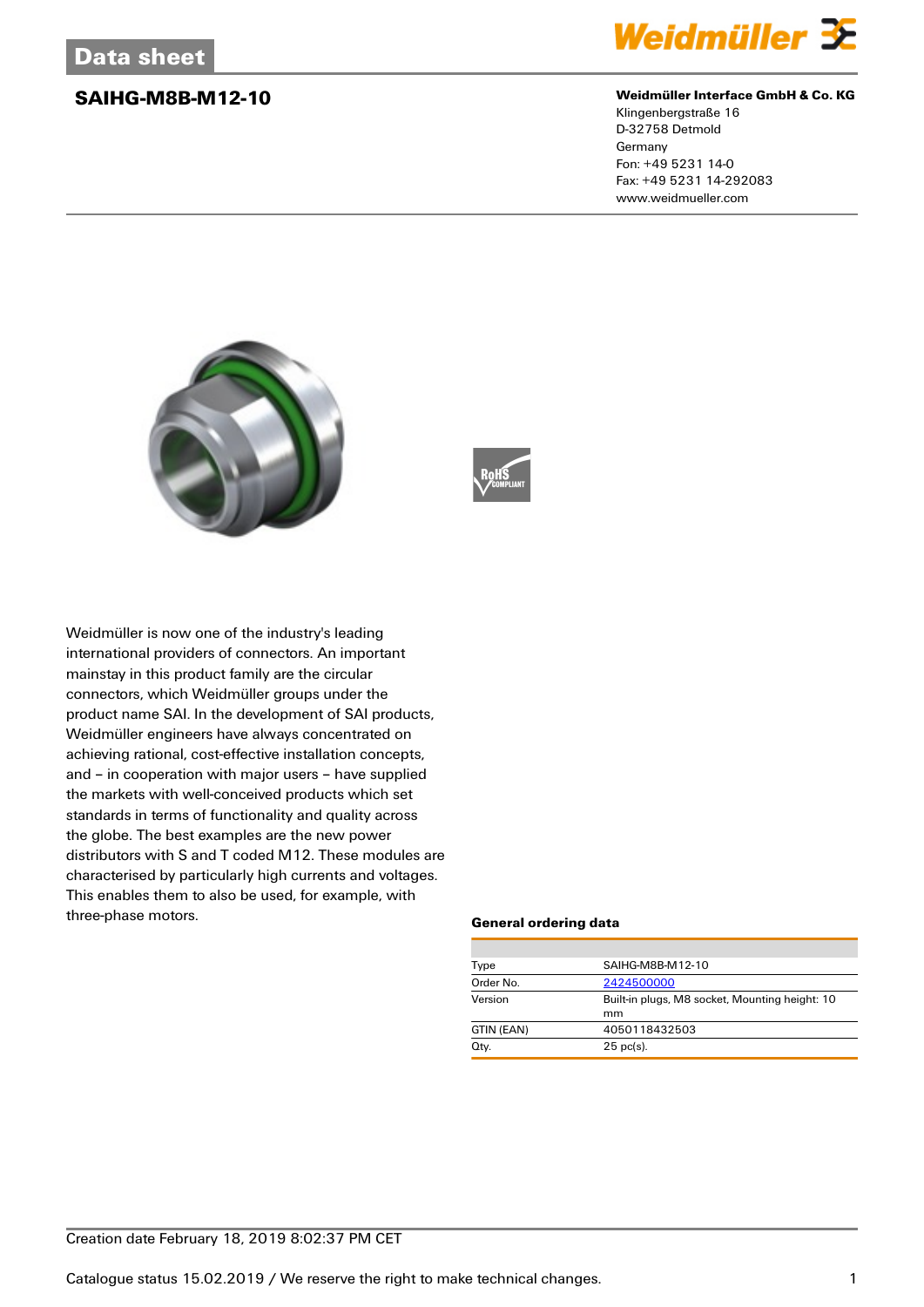# **Technical data**



## **SAIHG-M8B-M12-10 Weidmüller Interface GmbH & Co. KG**

Klingenbergstraße 16 D-32758 Detmold Germany Fon: +49 5231 14-0 Fax: +49 5231 14-292083

| <b>Dimensions and weights</b>                  |                                         |                          |                |  |  |
|------------------------------------------------|-----------------------------------------|--------------------------|----------------|--|--|
|                                                |                                         |                          |                |  |  |
| Net weight                                     | 7.2 <sub>g</sub>                        |                          |                |  |  |
| <b>Environmental Product Compliance</b>        |                                         |                          |                |  |  |
|                                                |                                         |                          |                |  |  |
| <b>REACH SVHC</b>                              | Lead 7439-92-1                          |                          |                |  |  |
| <b>Technical data of PCB plug-in connector</b> |                                         |                          |                |  |  |
|                                                |                                         |                          |                |  |  |
| Coding                                         | none                                    | Housing surface          | nickel-plated  |  |  |
| Housings                                       | M8 socket                               | Mounting height          | 10 mm          |  |  |
| Housing main material                          | CuZn                                    | <b>Connection thread</b> | M <sub>8</sub> |  |  |
| Mounting thread                                | M 12                                    | Seal material            | FPM, NBR       |  |  |
| <b>System parameters</b>                       |                                         |                          |                |  |  |
| Pin series quantity                            | 1                                       |                          |                |  |  |
| <b>Classifications</b>                         |                                         |                          |                |  |  |
|                                                |                                         |                          |                |  |  |
| <b>ETIM 6.0</b>                                | EC000437                                | eClass 6.2               | 27-26-07-02    |  |  |
| eClass 9.1                                     | 27-44-02-02                             |                          |                |  |  |
| <b>Approvals</b>                               |                                         |                          |                |  |  |
|                                                |                                         |                          |                |  |  |
| <b>ROHS</b>                                    | Conform                                 |                          |                |  |  |
| <b>Downloads</b>                               |                                         |                          |                |  |  |
|                                                |                                         |                          |                |  |  |
| Brochure/Catalogue                             | <b>FL FIELDWIRING EN</b><br><b>STEP</b> |                          |                |  |  |
| <b>Engineering Data</b>                        |                                         |                          |                |  |  |